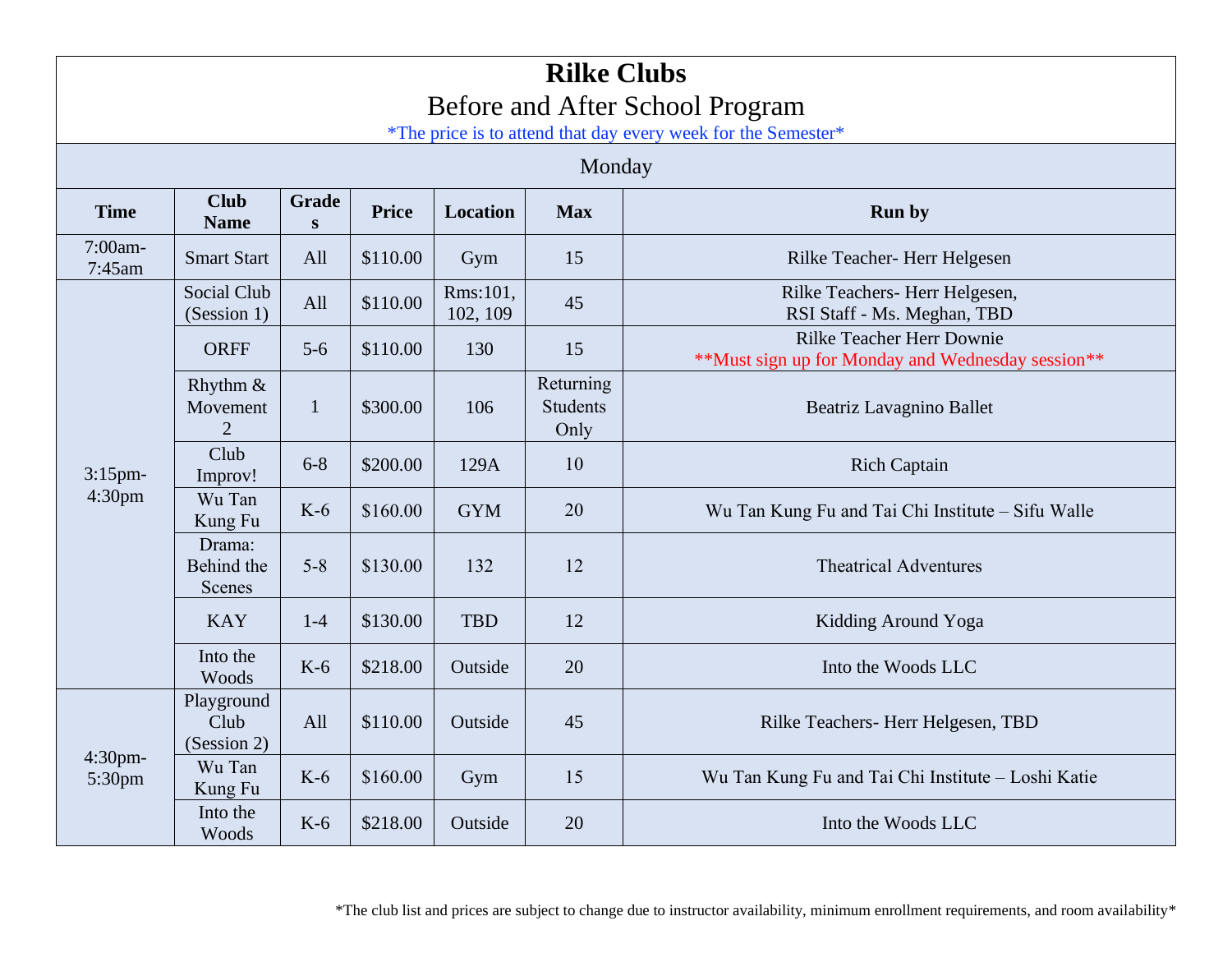|                                  | Tuesday                                              |               |          |                      |                                      |                                                                                       |  |  |  |  |
|----------------------------------|------------------------------------------------------|---------------|----------|----------------------|--------------------------------------|---------------------------------------------------------------------------------------|--|--|--|--|
| <b>Time</b>                      | <b>Club Name</b>                                     | <b>Grades</b> | Price    | <b>Location</b>      | <b>Max</b>                           | <b>Run by</b>                                                                         |  |  |  |  |
| $7:00$ am-<br>$7:45$ am          | <b>Smart Start</b>                                   | All           | \$110.00 | Gym                  | 15                                   | Rilke Teacher-Herr Helgesen                                                           |  |  |  |  |
| $7:15$ am-<br>8:00am             | <b>ORFF</b>                                          | $7 - 8$       | \$110.00 | 130                  | 15                                   | <b>Rilke Teacher Herr Downie</b><br>**Must sign up for Tuesday and Thursday session** |  |  |  |  |
| $3:15$ pm-<br>4:30pm             | <b>Social Club</b><br>(Session 1)                    | All           | \$110.00 | Rms:101,<br>102, 109 | 45                                   | Rilke Teachers-Herr Helgesen,<br>RSI Staff - Ms. Meghan, TBD                          |  |  |  |  |
|                                  | Band                                                 | $5 - 8$       | \$110.00 | 129A                 | Returning<br><b>Students</b><br>Only | Frau Hilde<br>** Must sign up for Tuesday and Thursday session**                      |  |  |  |  |
|                                  | <b>Ballet</b>                                        | $1 - 3$       | \$300.00 | 106                  | Returning<br><b>Students</b><br>Only | Beatriz Lavagnino Ballet                                                              |  |  |  |  |
|                                  | Reading<br>Club                                      | $3-4$         | \$110.00 | 207                  | 20                                   | Rilke Teacher - Frau Robertson                                                        |  |  |  |  |
|                                  | Intro to<br>Theater                                  | $1-2$         | \$130.00 | 132                  | 12                                   | <b>Theatrical Adventures</b>                                                          |  |  |  |  |
|                                  | <b>Sports Club</b>                                   | $5 - 8$       | \$160    | <b>GYM</b>           | 15                                   | Rilke Teacher - Herr Strauch                                                          |  |  |  |  |
|                                  | <b>KAY</b>                                           | $1-4$         | \$130.00 | <b>TBD</b>           | 12                                   | <b>Kidding Around Yoga</b>                                                            |  |  |  |  |
|                                  | Into the<br>Woods                                    | $K-6$         | \$218.00 | Outside              | 20                                   | Into the Woods LLC                                                                    |  |  |  |  |
|                                  | Travel Club is temporarily postponed due to COVID-19 |               |          |                      |                                      |                                                                                       |  |  |  |  |
| $4:30$ pm-<br>5:30 <sub>pm</sub> | Playground<br>Club<br>(Session 2)                    | All           | \$110.00 | Outside              | 45                                   | Rilke Teachers-Herr Helgesen, TBD                                                     |  |  |  |  |
|                                  | Intro to<br>Theater                                  | $3-4$         | \$130.00 | 132                  | 12                                   | <b>Theatrical Adventures</b>                                                          |  |  |  |  |
|                                  | Rhythm $\&$<br>Movement 1                            | $K-1$         | \$300.00 | 106                  | 12                                   | Beatriz Lavagnino Ballet                                                              |  |  |  |  |
|                                  | Into the<br>Woods                                    | $K-6$         | \$218.00 | Outside              | 20                                   | Into the Woods LLC                                                                    |  |  |  |  |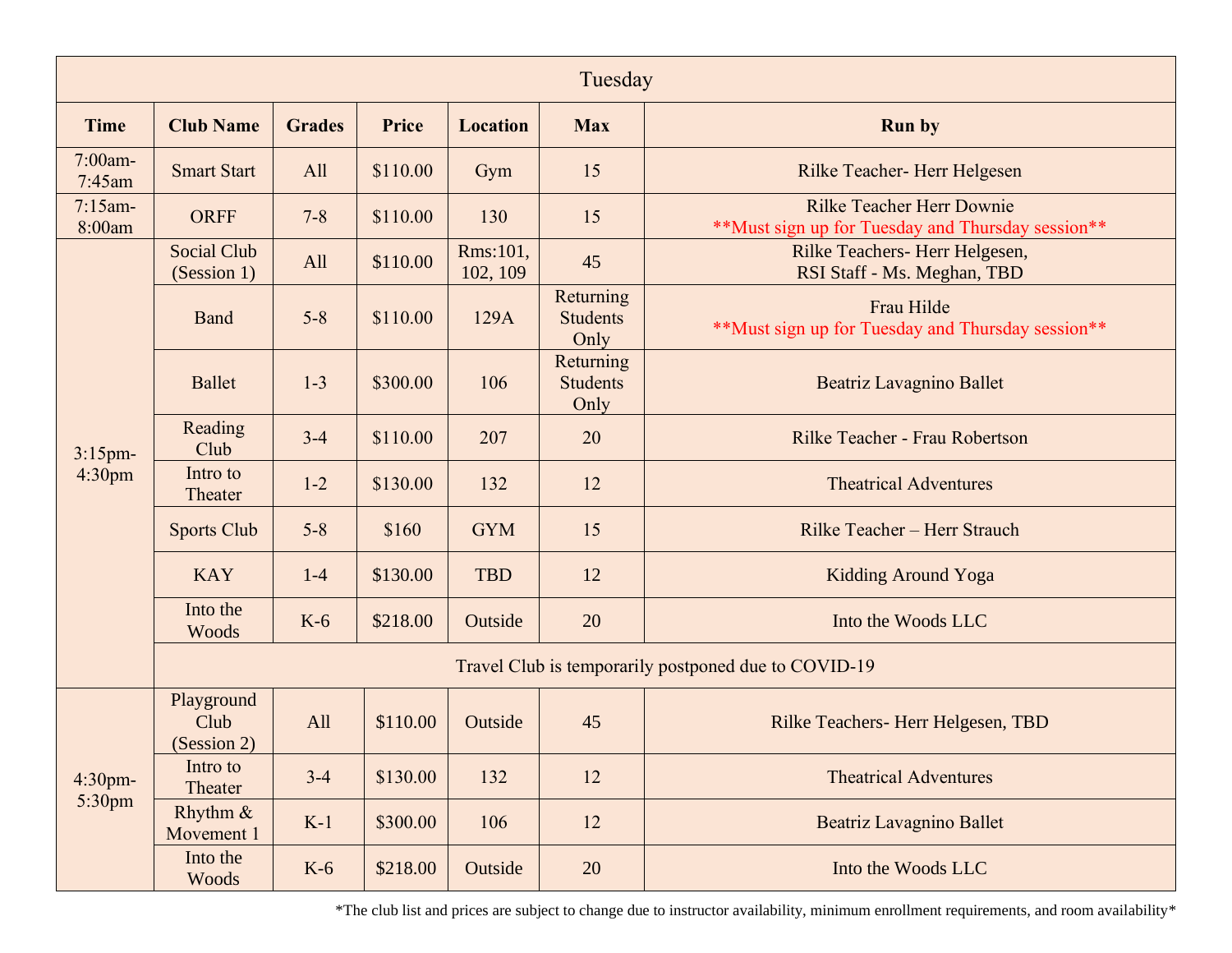| Wednesday                        |                                |               |          |                      |                                      |                                                                                   |  |  |  |
|----------------------------------|--------------------------------|---------------|----------|----------------------|--------------------------------------|-----------------------------------------------------------------------------------|--|--|--|
| <b>Time</b>                      | <b>Club Name</b>               | <b>Grades</b> | Price    | Location             | <b>Max</b>                           | <b>Run by</b>                                                                     |  |  |  |
| $7:00$ am-<br>$7:45$ am          | <b>Smart Start</b>             | All           | \$110.00 | Gym                  | 15                                   | Rilke Teacher-Herr Helgesen                                                       |  |  |  |
| $7:15$ am-8:00<br>am             | <b>ORFF</b>                    | $5-6$         | \$110.00 | 130                  | 20                                   | Rilke Teacher- Herr Downie<br>**Must sign up for Monday and Wednesday session**   |  |  |  |
|                                  | Social Club<br>(Session 1)     | All           | \$110.00 | Rms:101,<br>102, 109 | 45                                   | Rilke Teachers-Herr Helgesen,<br>RSI Staff - Ms. Meghan, TBD                      |  |  |  |
|                                  | Art Club                       | $3 - 8$       | \$130.00 | 207                  | 15                                   | Rilke Teacher - Frau Robertson                                                    |  |  |  |
|                                  | M.S. Drama                     | $6 - 8$       | \$120.00 | 132                  | 12                                   | <b>Theatrical Adventures</b><br>**Must sign up for Wednesday and Friday session** |  |  |  |
| $3:15$ pm-<br>4:30 <sub>pm</sub> | Into the Woods                 | $K-6$         | \$218.00 | Outside              | 20                                   | Into the Woods LLC                                                                |  |  |  |
|                                  | Violin -<br>Intermediate       | $2 - 8$       | \$125.00 | 130                  | Returning<br><b>Students</b><br>Only | Miriah May Music (Ends at 4:00pm)                                                 |  |  |  |
|                                  | <b>KAY</b>                     | $1 - 4$       | \$130.00 | <b>TBD</b>           | 12                                   | Kidding Around Yoga                                                               |  |  |  |
|                                  | Wu Tan Kung Fu                 | $K-6$         | \$160.00 | <b>GYM</b>           | 20                                   | Wu Tan Kung Fu and Tai Chi Institute - Sifu Walle                                 |  |  |  |
| $4:15$ pm-<br>$5:00$ pm          | Violin - Beginner              | $1 - 3$       | \$125.00 | 130                  | 10                                   | Miriah May Music (Ends at 5:00pm)                                                 |  |  |  |
| $4:30$ pm-<br>5:30pm             | Playground Club<br>(Session 2) | All           | \$110.00 | Outside              | 45                                   | Rilke Teachers-Herr Helgesen, TBD                                                 |  |  |  |
|                                  | <b>Puppet Theater</b>          | K             | \$130.00 | 132                  | 12                                   | <b>Theatrical Adventures</b>                                                      |  |  |  |
|                                  | Into the Woods                 | $K-6$         | \$218.00 | Outside              | 20                                   | Into the Woods LLC                                                                |  |  |  |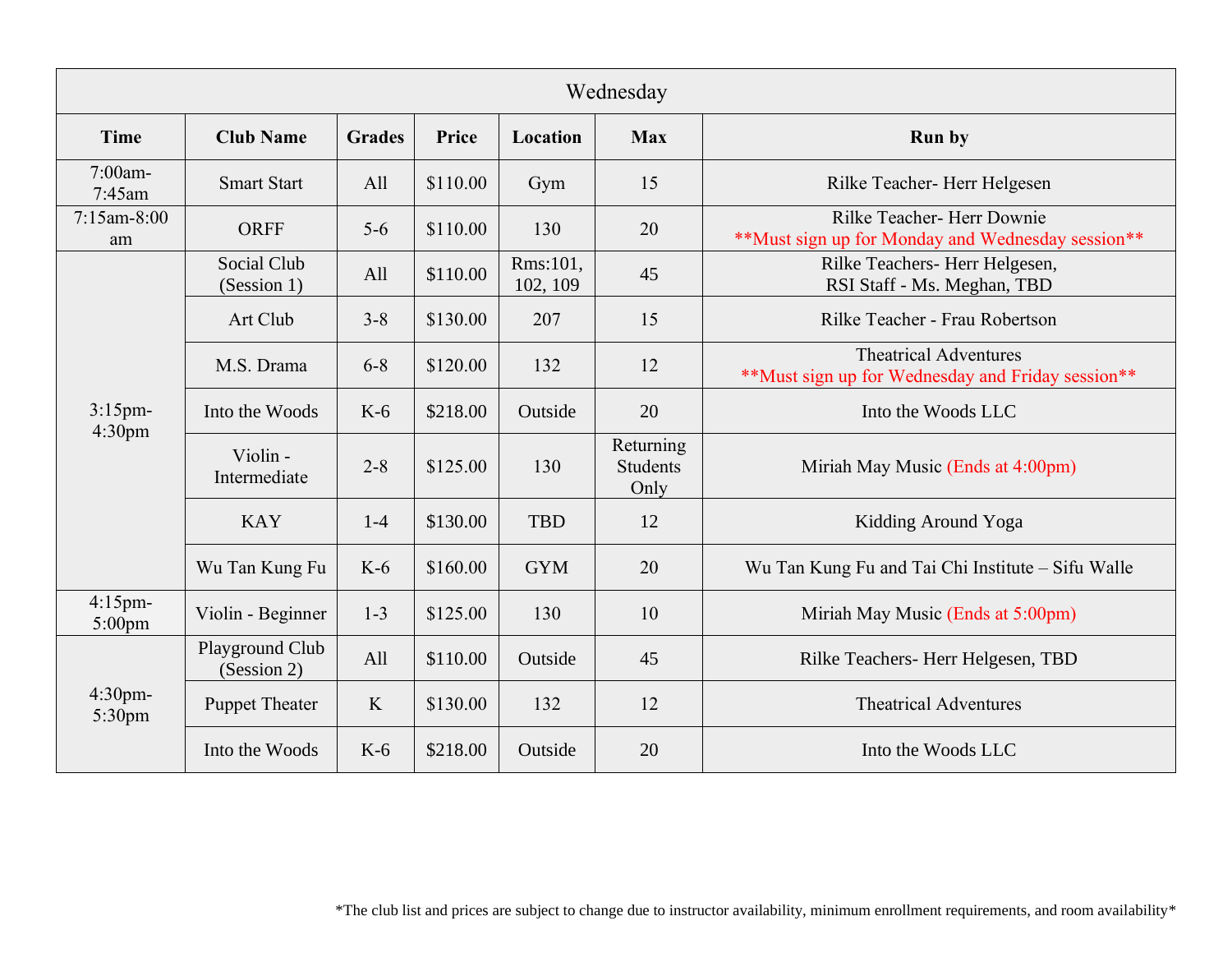| Thursday                         |                                       |               |              |                        |                                      |                                                                                       |  |  |  |  |
|----------------------------------|---------------------------------------|---------------|--------------|------------------------|--------------------------------------|---------------------------------------------------------------------------------------|--|--|--|--|
| <b>Time</b>                      | <b>Club Name</b>                      | <b>Grades</b> | <b>Price</b> | <b>Location</b>        | <b>Max</b>                           | <b>Run by</b>                                                                         |  |  |  |  |
| 7:00am-<br>$7:45$ am             | <b>Smart Start</b>                    | All           | \$110.00     | Gym                    | 15                                   | Rilke Teacher- Herr Helgesen                                                          |  |  |  |  |
| $7:15$ am-8:00<br>am             | <b>ORFF</b>                           | $7 - 8$       | \$110.00     | 130                    | 15                                   | <b>Rilke Teacher Herr Downie</b><br>**Must sign up for Tuesday and Thursday session** |  |  |  |  |
|                                  | Social Club (Session 1)               | <b>All</b>    | \$110.00     | Rms:101,<br>102, 109   | 45                                   | Rilke Teachers-Herr Helgesen,<br>RSI Staff - Ms. Meghan, TBD                          |  |  |  |  |
|                                  | <b>Reading Club</b>                   | $5-6$         | \$110.00     | 207                    | 20                                   | Rilke Teacher - Frau Robertson                                                        |  |  |  |  |
|                                  | Wu Tan Kung Fu                        | $K-6$         | \$160.00     | M.S.<br>Common<br>Area | 20                                   | Wu Tan Kung Fu and Tai Chi Institute – Sifu Walle                                     |  |  |  |  |
|                                  | <b>Band</b>                           | $5 - 8$       | \$110.00     | 129A                   | Returning<br><b>Students</b><br>Only | Frau Hilde<br>** Must sign up for Tuesday and Thursday session**                      |  |  |  |  |
| $3:15$ pm-<br>4:30 <sub>pm</sub> | <b>Sports Club</b>                    | $5 - 8$       | \$160.00     | <b>GYM</b>             | 15                                   | Rilke Teacher - Herr Strauch                                                          |  |  |  |  |
|                                  | <b>Intro to Theater</b>               | $3 - 4$       | \$130.00     | 132                    | 12                                   | <b>Theatrical Adventures</b>                                                          |  |  |  |  |
|                                  | Into the Woods                        | $K-6$         | \$218.00     | Outside                | 20                                   | Into the Woods LLC                                                                    |  |  |  |  |
|                                  | <b>KAY</b>                            | $1-4$         | \$130.00     | <b>TBD</b>             | 12                                   | <b>Kidding Around Yoga</b>                                                            |  |  |  |  |
|                                  | <b>Ballet</b>                         | $1 - 3$       | \$300.00     | 106                    | Returning<br><b>Students</b><br>Only | <b>Beatriz Lavagnino Ballet</b>                                                       |  |  |  |  |
|                                  | <b>Playground Club</b><br>(Session 2) | <b>All</b>    | \$110.00     | Outside                | 45                                   | Rilke Teachers-Herr Helgesen, TBD                                                     |  |  |  |  |
| 4:30pm-                          | Intro to Theater                      | $1 - 2$       | \$130.00     | 132                    | 12                                   | <b>Theatrical Adventures</b>                                                          |  |  |  |  |
| 5:30pm                           | Into the Woods                        | $K-6$         | \$218.00     | Outside                | 20                                   | Into the Woods LLC                                                                    |  |  |  |  |
|                                  | Wu Tan Kung Fu                        | $K-6$         | \$160.00     | Gym                    | 15                                   | Wu Tan Kung Fu and Tai Chi Institute - Loshi Katie                                    |  |  |  |  |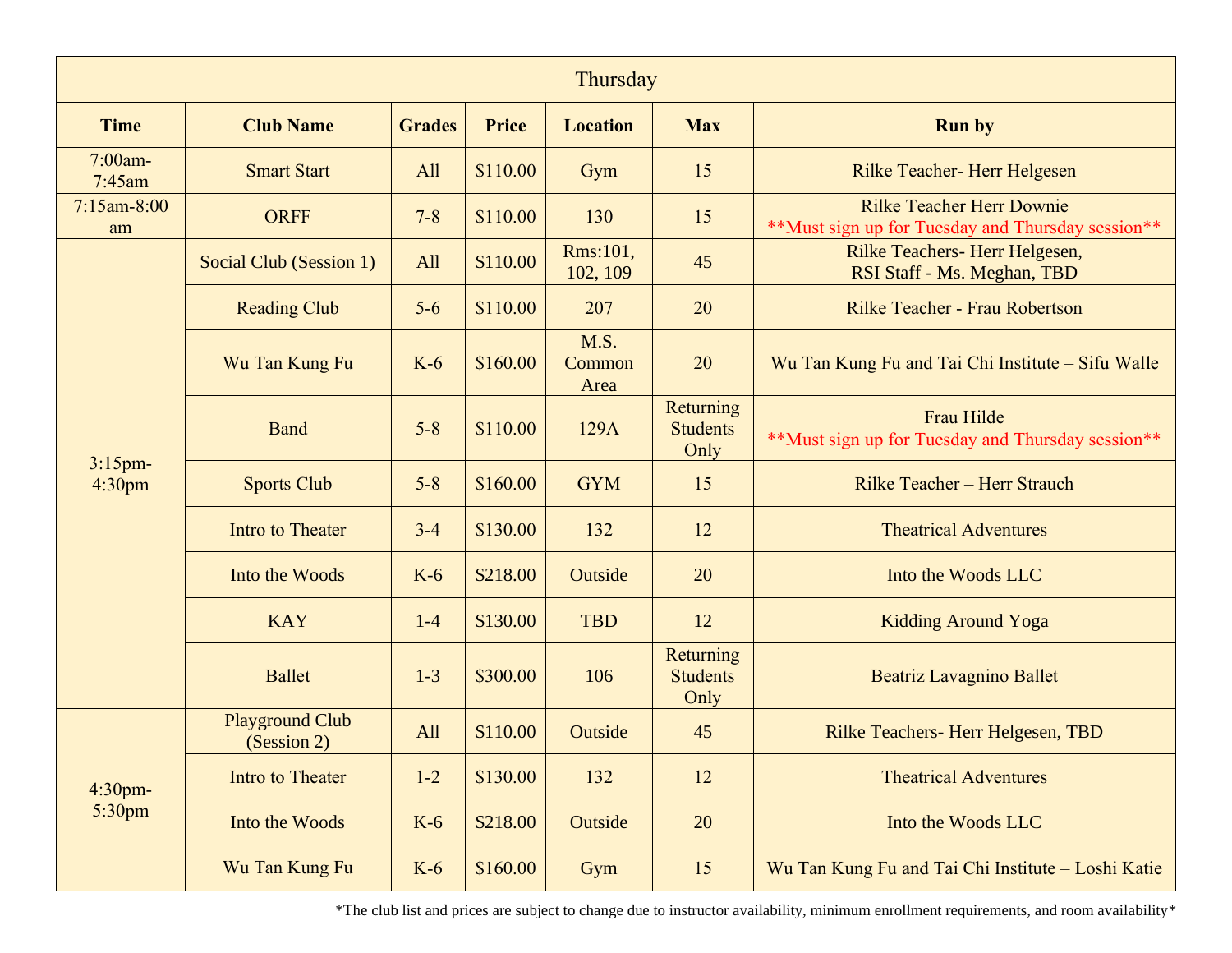| Friday                           |                                    |               |              |                      |                                          |                                                                                   |  |  |  |
|----------------------------------|------------------------------------|---------------|--------------|----------------------|------------------------------------------|-----------------------------------------------------------------------------------|--|--|--|
| <b>Time</b>                      | <b>Club Name</b>                   | <b>Grades</b> | <b>Price</b> | <b>Location</b>      | <b>Max</b>                               | <b>Run by</b>                                                                     |  |  |  |
| 7:00am-<br>7:45am                | <b>Smart Start</b>                 | All           | \$110.00     | Gym                  | 15                                       | Rilke Teacher- Herr Helgesen                                                      |  |  |  |
| $2:00$ pm-<br>$3:15$ pm          | Fun Friday                         | All           | \$110.00     | Gym/Outside          | 75                                       | German Interns & Rilke Clubs Staff (Limited to 75 students)                       |  |  |  |
|                                  | M.S. Drama                         | $6 - 8$       | \$130.00     | 132                  | 12                                       | <b>Theatrical Adventures</b><br>**Must sign up for Wednesday and Friday session** |  |  |  |
|                                  | Wu Tan<br>Kung Fu                  | $K-6$         | \$160.00     | M.S. Common<br>Area  | 18                                       | Wu Tan Kung Fu and Tai Chi Institute - Sifu Walle                                 |  |  |  |
|                                  | <b>Mindfulness</b><br>& Meditation | $1 - 8$       | \$130.00     | <b>TBD</b>           | 12                                       | Kidding Around Yoga                                                               |  |  |  |
|                                  | Rhythm &<br>Movement 1             | $K-1$         | \$300.00     | 106                  | 12                                       | Beatriz Lavagnino Ballet                                                          |  |  |  |
| $3:15$ pm-<br>4:30 <sub>pm</sub> | <b>Social Club</b><br>(Session 1)  | All           | \$110.00     | Rms:101, 102,<br>109 | 45                                       | Rilke Teachers- Herr Helgesen,<br>RSI Staff - Ms. Meghan, TBD                     |  |  |  |
|                                  | Rhythm $\&$<br>Movement 2          | $\mathbf{1}$  | \$300.00     | 106                  | Returnin<br>g<br><b>Students</b><br>Only | <b>Beatriz Lavagnino Ballet</b>                                                   |  |  |  |
|                                  | M.S.<br><b>KAY</b>                 | $6 - 8$       | \$130.00     | <b>TBD</b>           | 12                                       | Kidding Around Yoga                                                               |  |  |  |
|                                  | Into the<br>Woods                  | $K-6$         | \$218.00     | Outside              | 20                                       | Into the Woods LLC                                                                |  |  |  |
| 4:30pm-<br>5:30pm                | Playground<br>Club (Session<br>2)  | All           | \$110.00     | Outside              | 45                                       | Rilke Teachers-Herr Helgesen, TBD                                                 |  |  |  |
|                                  | Wu Tan<br>Kung Fu                  | $K-6$         | \$160.00     | Gym                  | 15                                       | Wu Tan Kung Fu and Tai Chi Institute - Loshi Katie                                |  |  |  |
|                                  | Into the<br>Woods                  | $K-6$         | \$218.00     | Outside              | 20                                       | Into the Woods LLC                                                                |  |  |  |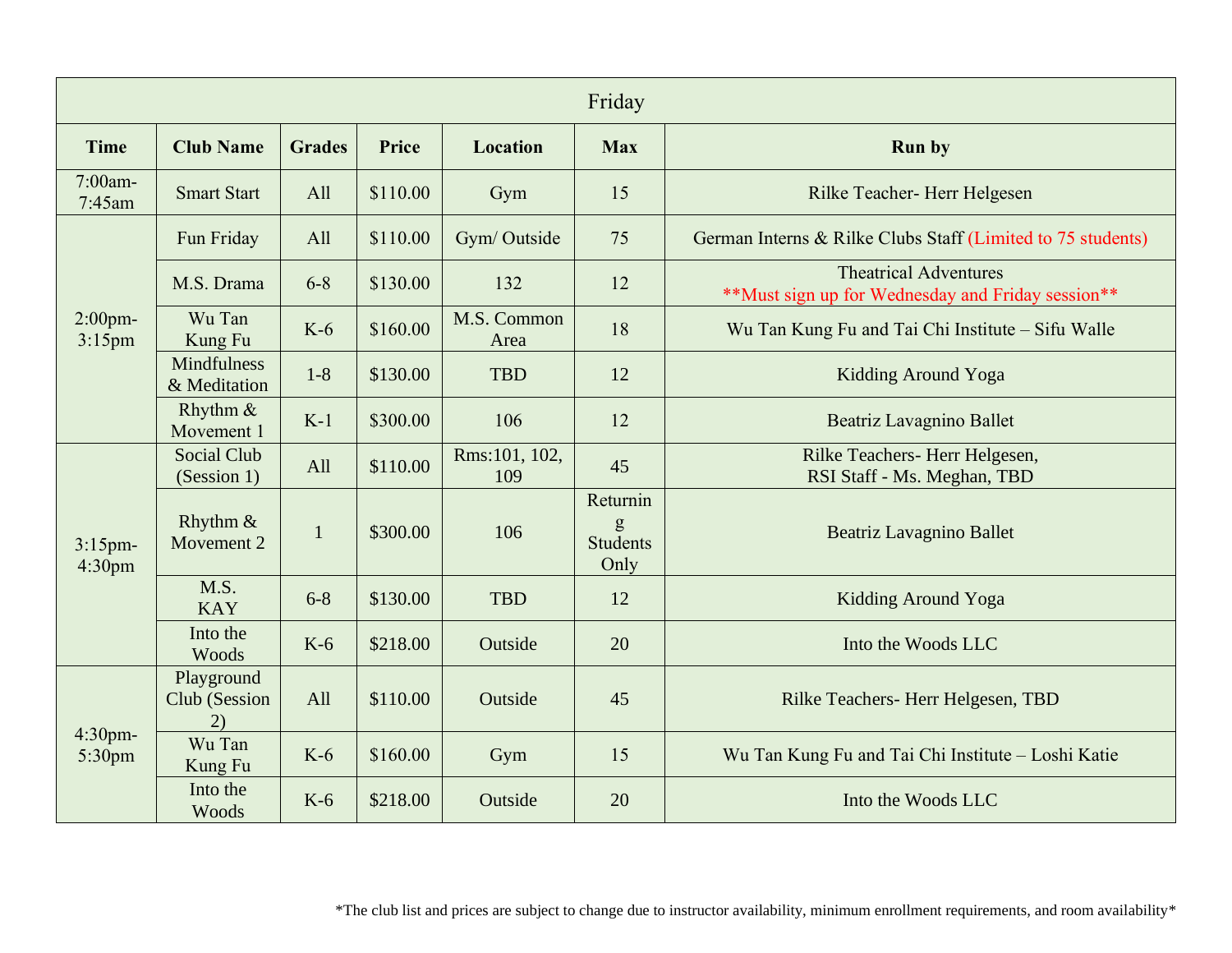## **After School Activities Descriptions**

## **\*Clubs are non-refundable after August 25th with the exception of clubs offered by Rilke Clubs\***

- 1. After school Program Social Club (Session 1) Is offered by Rilke Clubs through various Rilke Schule Teachers and Rilke Club Staff. Social Club is a wonderful opportunity for students to continue their social/emotional development through playing games, drawing, and reading with their friends! This will help students learn how to communicate with others, how to share, and how to manage their emotions during social activities. Students will also be able to complete their homework with the help of a teacher and/or engage in other academic activities. Students will be group by adjoining grade levels.
- 2. After school Program Playground Club (Session 2)- Is offered by Rilke Clubs through various Rilke Schule Teachers. During this time students will have the opportunity to get exercise, play cooperatively with students in various grades, learn or practice seasonally appropriate outdoor games. This is a fully integrated combined age class.
- 3. Art Club- Is offered by Rilke Clubs through Frau Robertson for 3<sup>rd</sup> 8<sup>th</sup> graders. Students will participate in art activities guided by Fra Robertson.
- 4. Ballet Is offered by Beatriz Lavagnino Ballet for 1-3<sup>rd</sup> grade students for beginning ballet students. If your student signs up for both days you will receive a \$100 discount for the second class.
- 5. Band Club-Is offered by Rilke Clubs through Frau Hilde for 5<sup>th</sup>-8<sup>th</sup> grade students (4<sup>th</sup> grade on approval). Students may play flute, clarinet, saxophone, trumpet, trombone, or euphonium. Instrument rentals from local music stores are about \$25/month. Students are required to come prepared and submit a weekly video of their playing assignments. This is a yearlong club. Please do not take a spot if you are not committed to having your child participate the full year. Students are required to perform in one concert in December and two in the spring. Please contact Alisha Hilde with any questions at 720-1060. \*\*Must sign up for Tuesday and Thursday session\*\*
- 6. Club Improv! (6-8)– Is Offered by Rich Captain who has been performing comedy improvisation in Alaska for 17 years and has trained with improv greats from Chicago, L.A., NYC, and both ComedySportz Indianapolis, and Portland, Oregon. Club improv is all about having FUN, while learning the building blocks of comedy improvisation: listening, focus, being in the moment, agreement, and trust! Much like the tv show, "Whose Line is it Anyway?" – we will close the semester with a live Improv Showcase!
- 7. Drama: Behind the Scenes: (5-8) Is offered by Theatrical Adventures through Frau Keller as an extension to Drama Club. First two weeks we will be focusing on warm ups, acting drills, skills building, and improvisation. The third week each student will have an assigned part and we will table read, once confident as a group we will move on to blocking. Followed by props, costumes, and stage practice, etc. We will put on one production each semester twice. There will be a show during school for classmates and one same day in the evening for family and friends.
- 8. Into the Woods (K-6) Is offered by Frau Kvernplassen through Into the Woods LLC. Our Outdoor Adventure Club kids have fun learning outdoor science and safety skills through play, hands-on activities, and art after school in the wonderful woods behind Rilke Schule. The Into the Woods After School Program at Rilke Schule will offer your child a time to play in the woods, exercise, learn seasonal outdoor skills, and engage in learning about the science behind what we experience in the woods. This is a fully integrated combined age class.
- 9. Introduction to Theater (1-2 and 3-4)- Is offered by Theatrical Adventures through Frau Keller. First two weeks we will be focusing on warm ups, acting drills, and skills building. The third week each student will have an assigned part and we will table read, once confident as a group we will move on to blocking. Followed by props, costumes, and stage practice, etc. We will put on one production each semester twice. There will be a show during school for classmates and one same day in the evening for family and friends.
- 10. Kidding Around Yoga (KAY)-Is offered by Kidding Around Yoga. Every Kidding Around Yoga class offers a complete, age-appropriate Yoga, Meditation, and Mindfulness practice including breathing instruction, relaxation techniques, stretching and strengthening poses, all using funfilled music, games, and imagination. For more information, please go to: [https://kiddingaroundyoga.com/yogi/dietrich/.](https://kiddingaroundyoga.com/yogi/dietrich/)